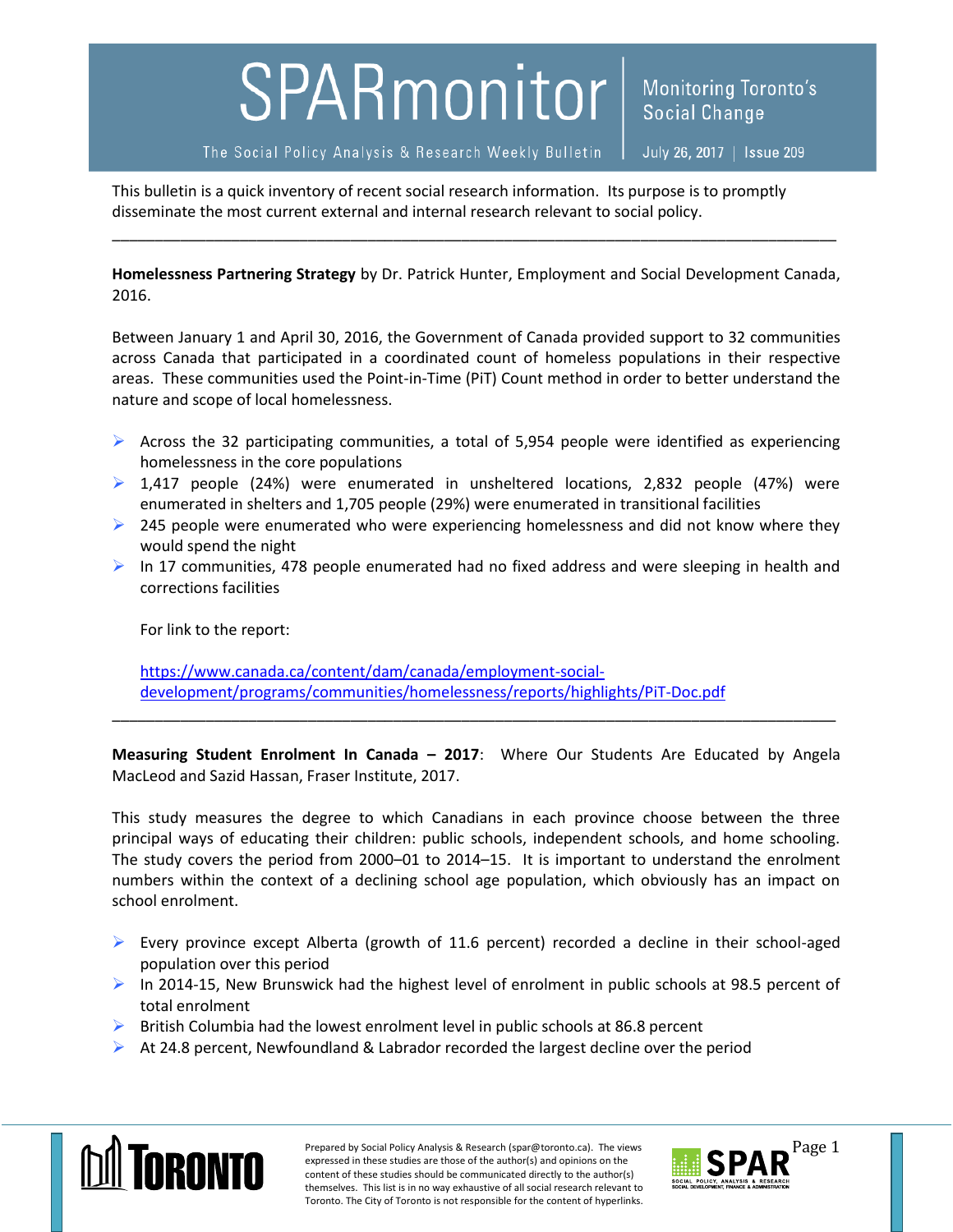For link to the report:

[https://www.fraserinstitute.org/sites/default/files/where-our-students-are-educated-measuring](https://www.fraserinstitute.org/sites/default/files/where-our-students-are-educated-measuring-student-enrolment-in-canada-2017.pdf)[student-enrolment-in-canada-2017.pdf](https://www.fraserinstitute.org/sites/default/files/where-our-students-are-educated-measuring-student-enrolment-in-canada-2017.pdf)

\_\_\_\_\_\_\_\_\_\_\_\_\_\_\_\_\_\_\_\_\_\_\_\_\_\_\_\_\_\_\_\_\_\_\_\_\_\_\_\_\_\_\_\_\_\_\_\_\_\_\_\_\_\_\_\_\_\_\_\_\_\_\_\_\_\_\_\_\_\_\_\_\_\_\_\_\_\_\_\_\_\_\_\_\_

**Minimum Wage Increases, Wages, and Low-Wage Employment: Evidence from Seattle** by Jardim et al., National Bureau of Economic Research Working Paper, June 2017.

This paper evaluates the wage, employment, and hours effects of the first and second phase-in of the Seattle Minimum Wage Ordinance, which raised the minimum wage from \$9.47 to \$11 per hour in 2015 and to \$13 per hour in 2016. Employment losses associated with Seattle's mandated wage increases are in fact large enough to have resulted in net reductions in payroll expenses – and total employee earnings – in the low-wage job market. Using a variety of methods to analyze employment in all sectors paying below a specified real hourly rate, we conclude that:

- $\triangleright$  The second wage increase to \$13 reduced hours worked in low-wage jobs by around 9 percent, while hourly wages in such jobs increased by around 3 percent
- $\triangleright$  Total payroll fell for such jobs, implying that the minimum wage ordinance lowered low-wage employees' earnings by an average of \$125 per month in 2016
- $\triangleright$  We estimate an effect of zero when analyzing employment in the restaurant industry at all wage levels, comparable to many prior studies.

\_\_\_\_\_\_\_\_\_\_\_\_\_\_\_\_\_\_\_\_\_\_\_\_\_\_\_\_\_\_\_\_\_\_\_\_\_\_\_\_\_\_\_\_\_\_\_\_\_\_\_\_\_\_\_\_\_\_\_\_\_\_\_\_\_\_\_\_\_\_\_\_\_\_\_\_\_\_\_\_\_\_\_\_\_

For link to the report:

<https://evans.uw.edu/sites/default/files/NBER%20Working%20Paper.pdf>

**Housing Market Insight** – July 2017 by Canada Mortgage and Housing Corporation (CMHC).

This report presents data on ownership of apartment buildings in the purpose-built rental market. The information presented is based on a new set of questions added to CMHC's 2016 Rental Market Survey. The motivation for these new questions was to address one of the data gaps in the housing market identified by consultations conducted in 2014 and 2015.

- $\triangleright$  Roughly 90 per cent of purpose-built rental apartment units in Canada are owned by individual investors and private corporations
- $\triangleright$  Private corporations that do not offer company stock to the general public on stock market exchanges, account for 39.7% of the market
- $\triangleright$  The share of foreign ownership of purpose-built rental apartments is small. Nationally, it stands at 2.4 per cent

For link to the report:

<https://www03.cmhc-schl.gc.ca/catalog/productDetail.cfm?cat=193&itm=1>